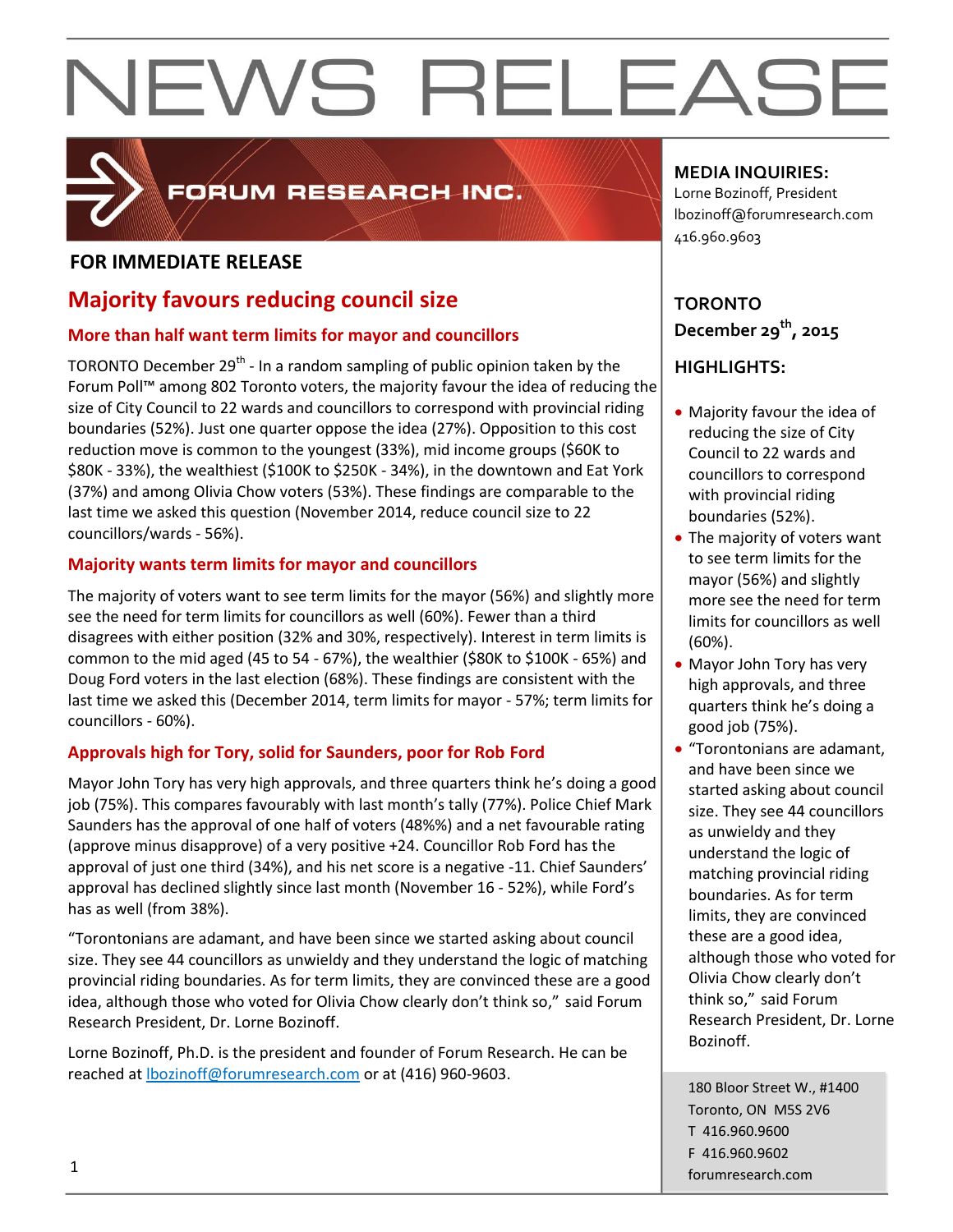### FORUM RESEARCH INC.

#### **Methodology**

The Forum Poll™ was conducted by Forum Research with the results based on an interactive voice response telephone survey of 802 randomly selected voters in Toronto, Ontario. The poll was conducted on December 23rd, 2015.

Results based on the total sample are considered accurate +/- 3%, 19 times out of 20. Subsample results will be less accurate. Margins of error for subsample (such as age, gender) results are available at [www.forumresearch.com/samplestim.asp](http://www.forumresearch.com/samplestim.asp)

Where appropriate, the data has been statistically weighted by age, region, and other variables to ensure that the sample reflects the actual population according to the latest Census data.

This research is not necessarily predictive of future outcomes, but rather, captures opinion at one point in time. Forum Research conducted this poll as a public service and to demonstrate our survey research capabilities. Forum houses its poll results in the Data Library of the Department of Political Science at the University of Toronto.

With offices across Canada and around the world, 100% Canadian-owned Forum Research is one of the country's leading survey research firms. This Forum Poll™and other polls may be found at Forum's poll archive at [www.forumresearch.com/polls.asp](http://www.forumresearch.com/polls.asp)

#### **MEDIA INQUIRIES:**

Lorne Bozinoff, President lbozinoff@forumresearch.com 416.960.9603

**TORONTO December 29th, 2015**

#### *Mayor Tory Approval - Trending*

| ℅                                | Sample | <b>Approve</b> |
|----------------------------------|--------|----------------|
| December 29 <sup>th</sup> , 2015 | 802    | 75             |
| November 16 <sup>th</sup> , 2015 | 812    | 77             |
| August 2 <sup>nd</sup> , 2015    | 892    | 72             |
| July 16 <sup>th</sup> , 2015     | 825    | 74             |
| June 8 <sup>th</sup> , 2015      | 822    | 69             |
| May 5 <sup>th</sup> , 2015       | 822    | 72             |
| April 11 <sup>th</sup> , 2015    | 865    | 71             |
| March 15 <sup>th</sup> , 2015    | 520    | 72             |
| February 21st, 2015              | 807    | 65             |
| January 25 <sup>th</sup> , 2015  | 843    | 67             |
| December 18 <sup>th</sup> , 2014 | 1001   | 74             |

180 Bloor Street W., #1400 Toronto, ON M5S 2V6 T 416.960.9600 F 416.960.9602 example to the contract of the contract of the contract of the contract of the contract of the contract of the contract of the contract of the contract of the contract of the contract of the contract of the contract of the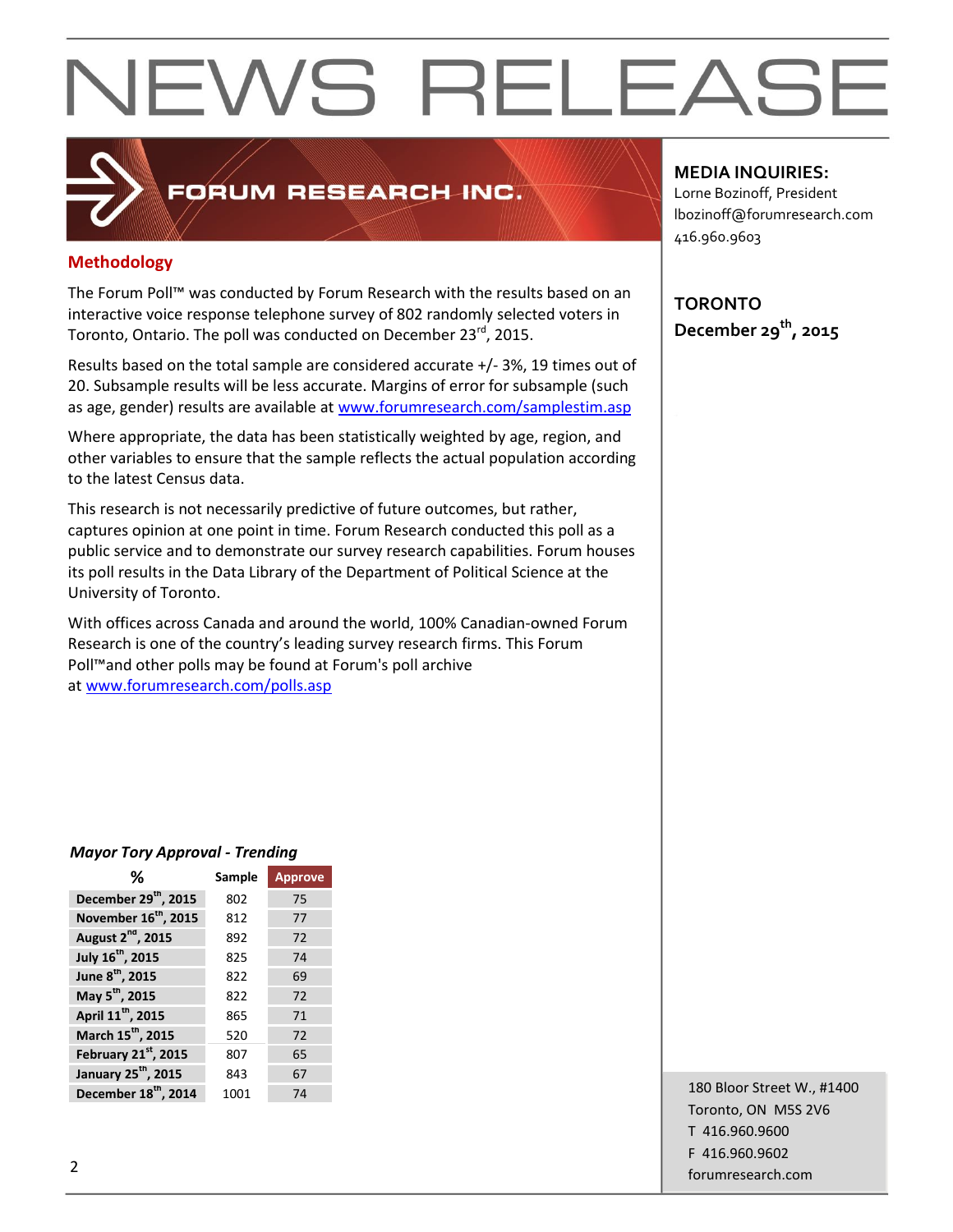### FORUM RESEARCH INC.

#### *Mark Saunders Approval - Trending*

|                   |                                     | -                              |                                  |                               |                      |                               |
|-------------------|-------------------------------------|--------------------------------|----------------------------------|-------------------------------|----------------------|-------------------------------|
| %                 | December 29 <sup>th</sup> ,<br>2015 | Nov 16 <sup>th</sup> ,<br>2015 | August 2 <sup>nd</sup> ,<br>2015 | June $16^{\text{th}}$<br>2015 | June $8th$ ,<br>2015 | May $6^{\text{th}}$ ,<br>2015 |
| <b>Sample</b>     | 802                                 | 812                            | 892                              | 825                           | 822                  | 822                           |
| Approve           | 48                                  | 52                             | 45                               | 46                            | 48                   | 44                            |
| <b>Disapprove</b> | 24                                  | 19                             | 25                               | 23                            | 21                   | 14                            |
| Don't<br>know     | 28                                  | 28                             | 30                               | 32                            | 31                   | 41                            |

#### *Mayoral Term Limits – Trending*

| %                 | December 29 <sup>th</sup> , 2015   December 18 <sup>th</sup> , 2014 |      |
|-------------------|---------------------------------------------------------------------|------|
| Sample            | 802                                                                 | 1001 |
| Approve           | 56                                                                  | 57   |
| <b>Disapprove</b> | 32                                                                  | 30   |
| Don't know        | 12                                                                  | 14   |

#### *City Councillor Term Limits – Trending*

| %                 | December 29 <sup>th</sup> , 2015 | December 18 <sup>th</sup> , 2014 |
|-------------------|----------------------------------|----------------------------------|
| Sample            | 802                              | 1001                             |
| <b>Approve</b>    | 60                               | 60                               |
| <b>Disapprove</b> | 30                               | 23                               |
| Don't know        | 10                               | 17                               |

#### *City Wards Size – Trending*

| %                 |     | December $29^{th}$ , 2015 November $25^{th}$ , 2014 |
|-------------------|-----|-----------------------------------------------------|
| Sample            | 802 | 950                                                 |
| Approve           | 52  | 56                                                  |
| <b>Disapprove</b> | 27  | 30                                                  |
| Don't know        | 21  | 14                                                  |

#### **MEDIA INQUIRIES:**

Lorne Bozinoff, President lbozinoff@forumresearch.com 416.960.9603

### **TORONTO**

**December 29th, 2015**

180 Bloor Street W., #1400 Toronto, ON M5S 2V6 T 416.960.9600 F 416.960.9602 forumresearch.com and the set of the set of the set of the set of the set of the set of the set of the set of the set of the set of the set of the set of the set of the set of the set of the set of the set of the set of th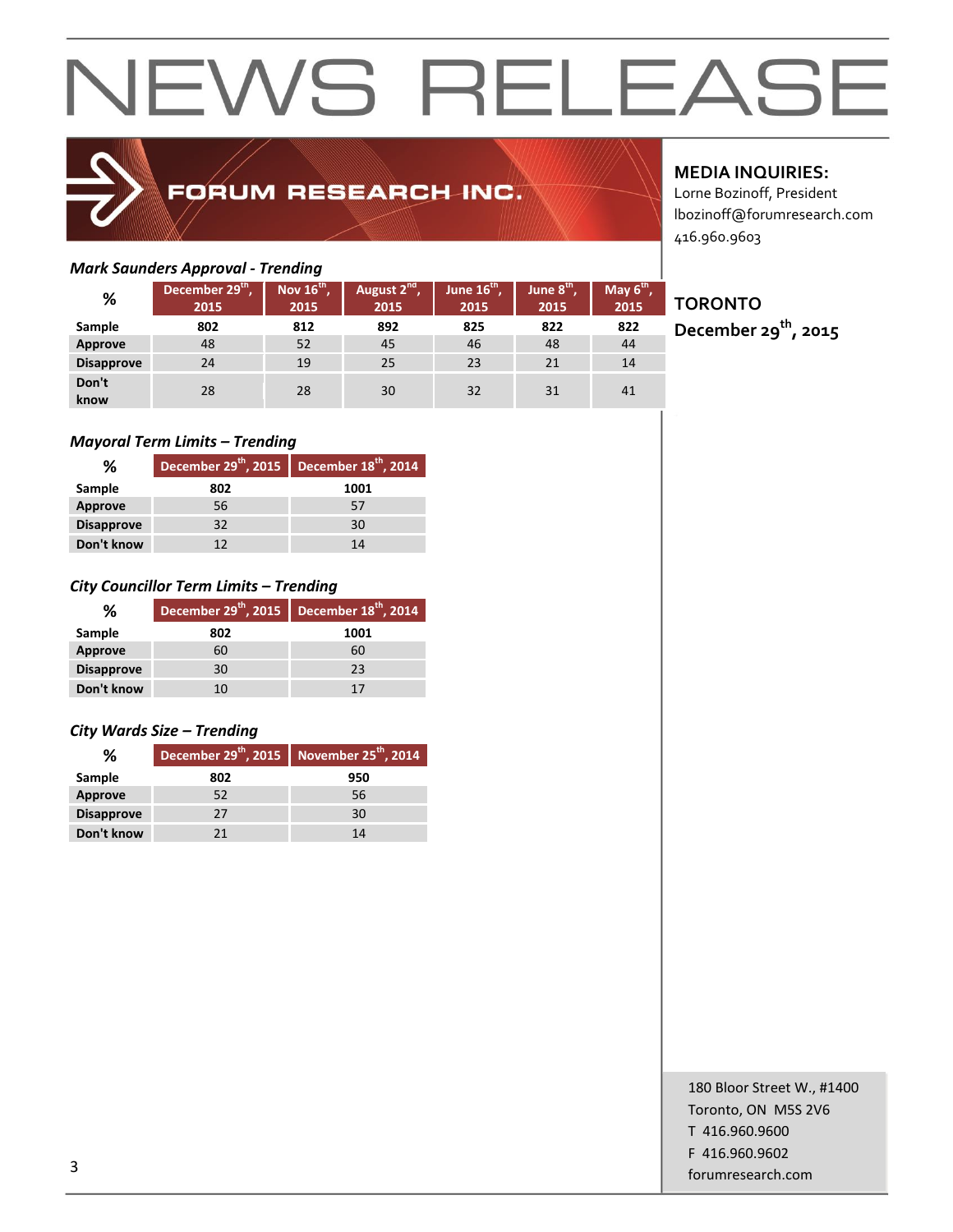

#### *Approval of Mayor Tory*

*'Overall, do you approve or disapprove of the job John Tory is doing as mayor?'*

#### *[All Respondents]*

#### *Age / Gender*

| %                 | <b>Total</b> | 18-34 |     | 35-44 45-54 55-64 |     | $65+$ | <b>Male</b> | Female |
|-------------------|--------------|-------|-----|-------------------|-----|-------|-------------|--------|
| Sample            | 802          | 167   | 125 | 153               | 156 | 201   | 457         | 345    |
| Approve           |              |       | 81  | 65                | 81  | 85    |             | 80     |
| <b>Disapprove</b> | 25           | 29    | 19  | 35                | 19  | 15    | 30          | 20     |

#### *Income*

| %                 | <b>Total</b> |    |     |     |    |    | <\$20K   \$20-\$40K   \$40-\$60K   \$60-\$80K   \$80-\$100K   \$100-\$250K |
|-------------------|--------------|----|-----|-----|----|----|----------------------------------------------------------------------------|
| Sample            | 802          | 76 | 121 | 100 | 83 | 95 | 154                                                                        |
| Approve           | 75           | 79 | 69  | 73  | 81 | 76 | 79                                                                         |
| <b>Disapprove</b> | 25           |    | 31  |     | 19 | 24 |                                                                            |

#### *Region*

| %                 | <b>Total</b> | The former City of Toronto +<br><b>East York</b> | <b>North</b><br><b>York</b> | Etobicoke +<br><b>York</b> | Scarborough |
|-------------------|--------------|--------------------------------------------------|-----------------------------|----------------------------|-------------|
| Sample            | 802          | 321                                              | 175                         | 169                        | 137         |
| Approve           | 75           | 73                                               | 77                          | 75                         | 77          |
| <b>Disapprove</b> | 25           | 27                                               | 23                          | 25                         | 23          |

#### *Last Mayoral Vote*

| %                 |     |     | Total   Doug Ford   John Tory   Olivia Chow   Someone else |     |    |
|-------------------|-----|-----|------------------------------------------------------------|-----|----|
| Sample            | 802 | 122 | 359                                                        | 119 |    |
| Approve           |     |     | 90                                                         | 70  | 66 |
| <b>Disapprove</b> | 25  | 58  | 10                                                         | 30  |    |

#### **MEDIA INQUIRIES:**

Lorne Bozinoff, President lbozinoff@forumresearch.com 416.960.9603

#### **TORONTO December 29th, 2015**

180 Bloor Street W., #1400 Toronto, ON M5S 2V6 T 416.960.9600 F 416.960.9602 example to the contract of the contract of the contract of the contract of the contract of the contract of the contract of the contract of the contract of the contract of the contract of the contract of the contract of the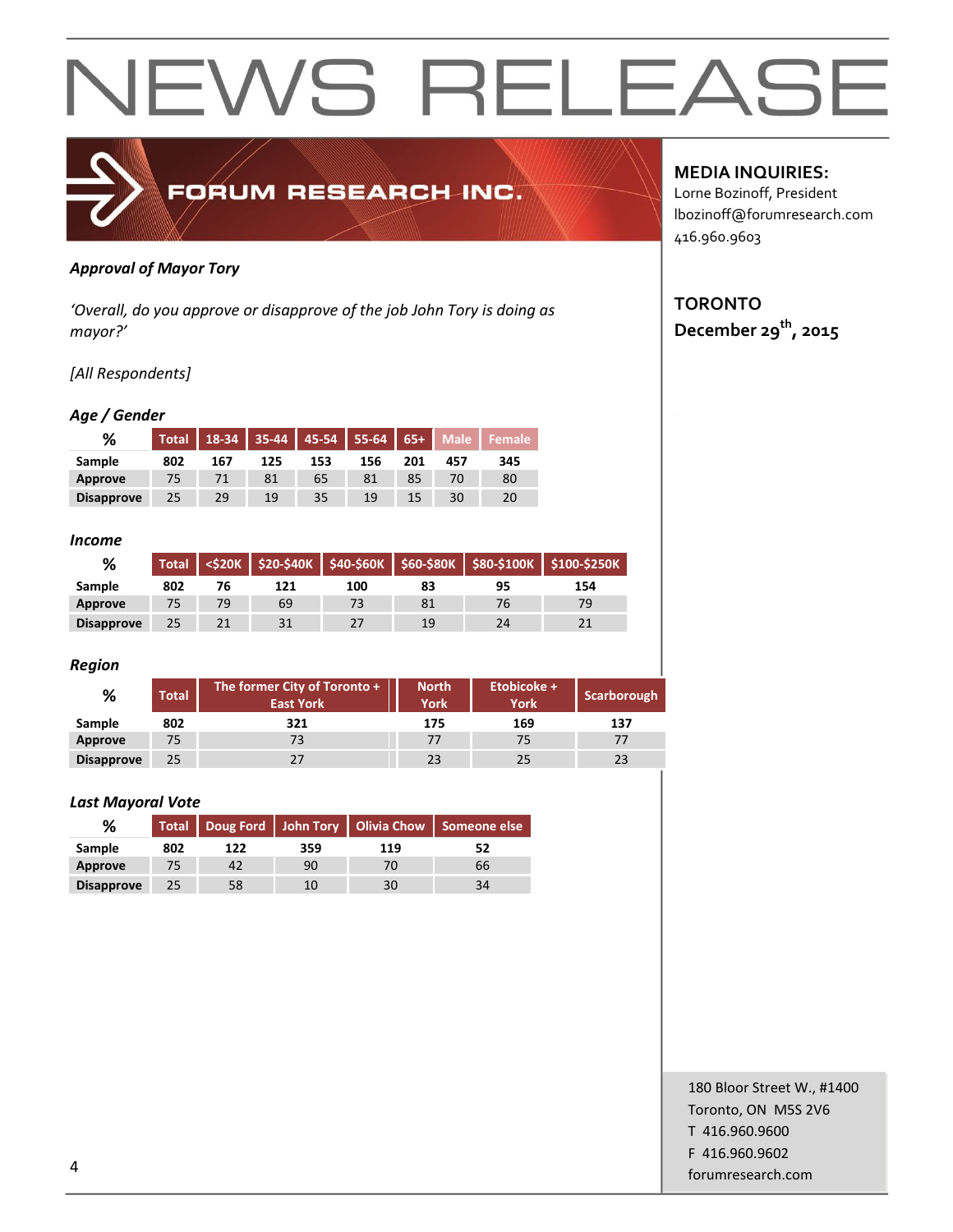

#### *Rob Ford Approval*

*'Overall, do you approve or disapprove of the job Rob Ford is doing as city councillor?'*

#### *[All Respondents]*

#### *Age / Gender*

| %                 | <b>Total</b> | 18-34 | $35 - 44$ | 45-54 | $55 - 64$ | $65+$ | <b>Male</b> | <b>Female</b> |
|-------------------|--------------|-------|-----------|-------|-----------|-------|-------------|---------------|
| Sample            | 802          | 167   | 125       | 153   | 156       | 201   | 457         | 345           |
| <b>Approve</b>    | 34           | 35    | 34        | 45    | 32        | 18    | 33          | 34            |
| <b>Disapprove</b> | 44           | 45    | 38        | 37    | 44        | 61    | 46          | 43            |
| Don't know        | 22           | 20    | 28        | 18    | 24        | 21    | 21          | 23            |

#### *Income*

| %                 | <b>Total</b> |    |     |     |    |    | <\$20K   \$20-\$40K   \$40-\$60K   \$60-\$80K   \$80-\$100K   \$100-\$250K |
|-------------------|--------------|----|-----|-----|----|----|----------------------------------------------------------------------------|
| Sample            | 802          | 76 | 121 | 100 | 83 | 95 | 154                                                                        |
| Approve           | 34           | 30 | 42  | 35  | 28 | 42 | 26                                                                         |
| <b>Disapprove</b> | 44           | 50 | 35  | 39  | 52 | 34 | 57                                                                         |
| Don't know        | 22           | 20 | 22  | 25  | 21 | 24 | 17                                                                         |

#### *Region*

| %                 | <b>Total</b> | The former City of Toronto +<br><b>East York</b> | <b>North</b><br><b>York</b> | Etobicoke +<br><b>York</b> | Scarborough |
|-------------------|--------------|--------------------------------------------------|-----------------------------|----------------------------|-------------|
| Sample            | 802          | 321                                              | 175                         | 169                        | 137         |
| Approve           | 34           | 23                                               | 36                          | 40                         | 39          |
| <b>Disapprove</b> | 44           | 53                                               | 44                          | 39                         | 38          |
| Don't<br>know     | 22           | 23                                               | 20                          | 22                         | 23          |

#### *Last Mayoral Vote*

| %                 |     |     |     |     | Total   Doug Ford   John Tory   Olivia Chow   Someone else |
|-------------------|-----|-----|-----|-----|------------------------------------------------------------|
| Sample            | 802 | 122 | 359 | 119 | 52                                                         |
| Approve           | 34  | 85  | 20  |     | 28                                                         |
| <b>Disapprove</b> | 44  |     | 55  | 72  | 50                                                         |
| Don't know        | つつ  |     | 25  |     | 22                                                         |

#### **MEDIA INQUIRIES:**

Lorne Bozinoff, President lbozinoff@forumresearch.com 416.960.9603

#### **TORONTO December 29th, 2015**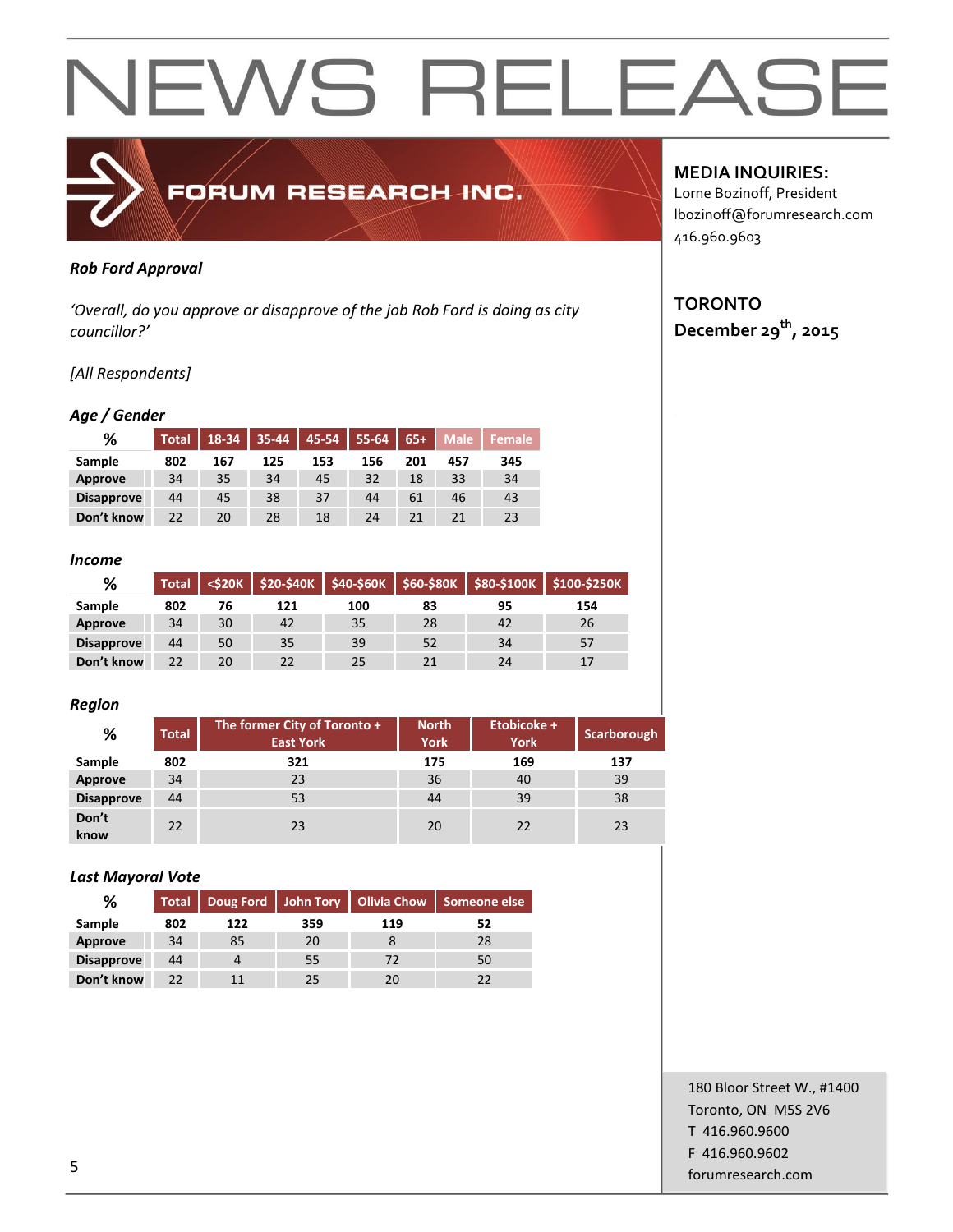

#### *Mark Saunders Approval*

*'Overall, do you approve or disapprove of the job Mark Saunders is doing as Chief of Police?'*

#### *[All Respondents]*

#### *Age / Gender*

| %                 | <b>Total</b> | 18-34 | 35-44 | 45-54 | 55-64 | $65+$ | <b>Male</b> | Female |
|-------------------|--------------|-------|-------|-------|-------|-------|-------------|--------|
| Sample            | 802          | 167   | 125   | 153   | 156   | 201   | 457         | 345    |
| <b>Approve</b>    | 48           | 41    | 50    | 54    | 53    | 46    | 45          | 51     |
| <b>Disapprove</b> | 24           | 34    | 19    | 21    | 22    | 16    | 32          | 17     |
| Don't know        | 28           | 25    | 30    | 25    | 26    | 39    | 24          | 32     |

#### *Income*

| %                 | <b>Total</b> | <b><s20k< b=""></s20k<></b> |     | \$20-\$40K   \$40-\$60K |    |    | $$60-$80K$ $$80-$100K$ $$100-$250K$ |
|-------------------|--------------|-----------------------------|-----|-------------------------|----|----|-------------------------------------|
| Sample            | 802          | 76                          | 121 | 100                     | 83 | 95 | 154                                 |
| Approve           | 48           | 41                          | 48  | 52                      | 46 | 46 | 50                                  |
| <b>Disapprove</b> | 24           | 29                          | 27  | 24                      | 20 | 29 | 21                                  |
| Don't know        | 28           | 31                          | 25  | 23                      | 34 | 25 | 29                                  |

#### *Region*

| %                 | <b>Total</b> | The former City of Toronto +<br><b>East York</b> | <b>North</b><br><b>York</b> | Etobicoke +<br><b>York</b> | Scarborough |
|-------------------|--------------|--------------------------------------------------|-----------------------------|----------------------------|-------------|
| Sample            | 802          | 321                                              | 175                         | 169                        | 137         |
| Approve           | 48           | 43                                               | 52                          | 52                         | 46          |
| <b>Disapprove</b> | 24           | 26                                               | 27                          | 21                         | 20          |
| Don't<br>know     | 28           | 31                                               | 21                          | 27                         | 34          |

#### *Last Mayoral Vote*

| %                 |     | Total   Doug Ford   John Tory   Olivia Chow |     |     | Someone else |
|-------------------|-----|---------------------------------------------|-----|-----|--------------|
| Sample            | 802 | 122                                         | 359 | 119 | 52           |
| Approve           | 48  | 52                                          | 51  |     | 38           |
| <b>Disapprove</b> | 24  | 29                                          | 16  | 30  | 33           |
| Don't know        | 28  | 18                                          | 33  | 23  | 29           |

#### **MEDIA INQUIRIES:**

Lorne Bozinoff, President lbozinoff@forumresearch.com 416.960.9603

#### **TORONTO December 29th, 2015**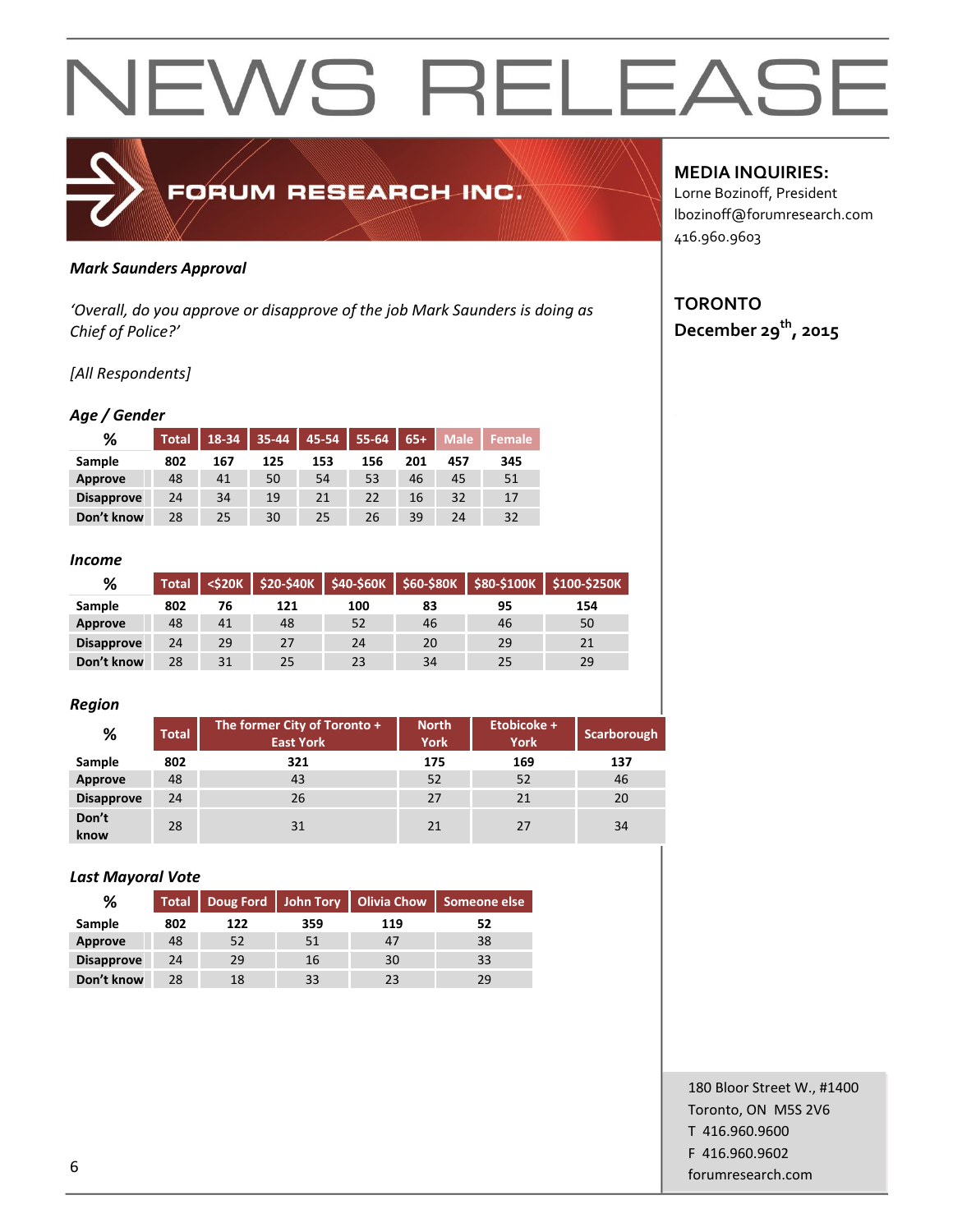### FORUM RESEARCH INC.

#### *City Wards*

*'Are you in favour of or opposed to cutting the number of city wards and city councillors in half from 44 to 22, to match provincial riding boundaries?'*

#### *[All respondents]*

#### *Age / Gender*

| %             | <b>Total</b> | 18-34 | 35-44 | $45 - 54$ | $55 - 64$ | $65+$ | <b>Male</b> | Female |
|---------------|--------------|-------|-------|-----------|-----------|-------|-------------|--------|
| Sample        | 802          | 167   | 125   | 153       | 156       | 201   | 457         | 345    |
| Favour        | 52           | 46    | 45    | 60        | 57        | 57    | 56          | 47     |
| <b>Oppose</b> | 27           | 33    | 29    | 23        | 24        |       | 27          | 27     |
| Don't know    | 21           | 22    | 26    | 17        | 19        | 22    | 16          | 26     |

#### *Income*

| %             | <b>Total</b> | $<$ \$20K $\sqrt{ }$ |     |     |    |    | \$20-\$40K \$40-\$60K \$60-\$80K \$80-\$100K \$100-\$250K |
|---------------|--------------|----------------------|-----|-----|----|----|-----------------------------------------------------------|
| Sample        | 802          | 76                   | 121 | 100 | 83 | 95 | 154                                                       |
| Favour        | 52           | 37                   | 51  | 47  | 57 | 58 | 51                                                        |
| <b>Oppose</b> | 27           | 30                   | 24  | 27  | 33 | 25 | 34                                                        |
| Don't know    | 21           | 33                   | 25  | 25  | 10 | 17 | 15                                                        |

#### *Region*

| %             | <b>Total</b> | The former City of Toronto +<br><b>East York</b> | <b>North</b><br><b>York</b> | Etobicoke +<br><b>York</b> | Scarborough |
|---------------|--------------|--------------------------------------------------|-----------------------------|----------------------------|-------------|
| Sample        | 802          | 321                                              | 175                         | 169                        | 137         |
| Favour        | 52           | 45                                               | 55                          | 55                         | 53          |
| Oppose        | 27           | 37                                               | 22                          | 23                         | 24          |
| Don't<br>know | 21           | 18                                               | 23                          | 22                         | 24          |

#### *Last Mayoral Vote*

| %             |     | Total   Doug Ford   John Tory   Olivia Chow   Someone else |     |     |    |
|---------------|-----|------------------------------------------------------------|-----|-----|----|
| Sample        | 802 | 122                                                        | 359 | 119 | 52 |
| Favour        | 52  | 72                                                         | 58  | 22  | 55 |
| <b>Oppose</b> | 27  | 15                                                         | 24  | 53  | 25 |
| Don't know    | 71  | 14                                                         | 18  | 25  | 20 |

#### **MEDIA INQUIRIES:**

Lorne Bozinoff, President lbozinoff@forumresearch.com 416.960.9603

#### **TORONTO December 29th, 2015**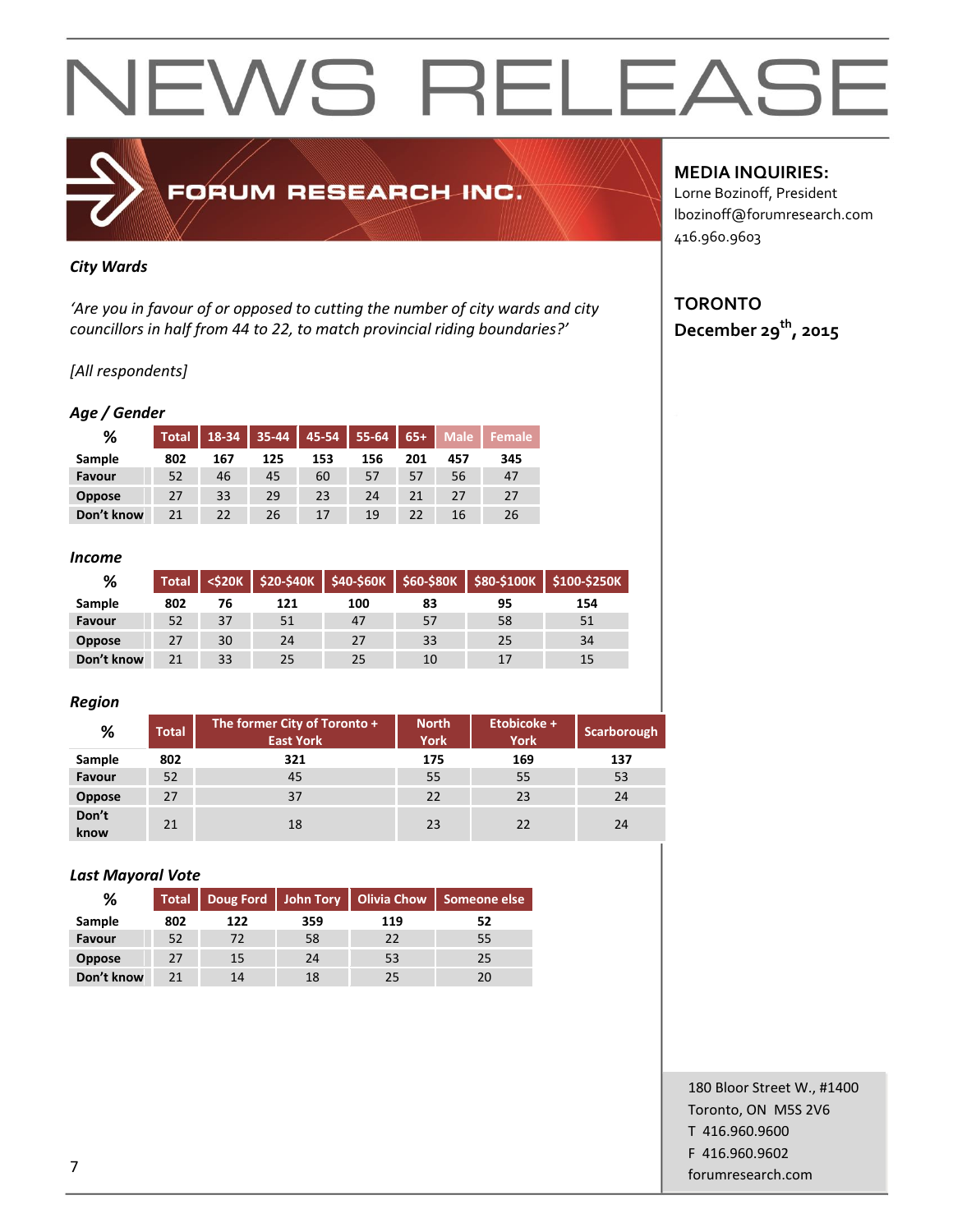#### *Term Limits for Mayor*

*'Do you agree or disagree there should be term limits for the Mayor of Toronto?'*

FORUM RESEARCH INC.

#### *[All respondents]*

#### *Age / Gender*

| %               | <b>Total</b> | 18-34 | 35-44 | 45-54       | 55-64 | $65+$ | <b>Male</b> | <b>Female</b> ' |
|-----------------|--------------|-------|-------|-------------|-------|-------|-------------|-----------------|
| Sample          | 802          | 167   | 125   | 153         | 156   | 201   | 457         | 345             |
| Agree           | 56           | 51    | 54    | 67          | 52    | 56    | 53          | 58              |
| <b>Disagree</b> | 32           | 33    | 35    | 27          | 37    | 25    | 37          | 27              |
| Don't know      | 12           | 16    | 10    | $\mathbf b$ | 10    | 18    | 10          | 14              |

#### *Income*

| %               | <b>Total</b> |    |     |     |    |    | <\$20K   \$20-\$40K   \$40-\$60K   \$60-\$80K   \$80-\$100K   \$100-\$250K |
|-----------------|--------------|----|-----|-----|----|----|----------------------------------------------------------------------------|
| Sample          | 802          | 76 | 121 | 100 | 83 | 95 | 154                                                                        |
| Agree           | 56           | 61 | 52  | 68  | 48 | 60 | 51                                                                         |
| <b>Disagree</b> | 32           | 15 | 35  | 19  | 41 | 31 | 42                                                                         |
| Don't know      | 12           | 24 | 13  | 13  | 12 |    |                                                                            |

#### *Region*

| %               | <b>Total</b> | The former City of Toronto +<br><b>East York</b> | <b>North</b><br><b>York</b> | Etobicoke +<br><b>York</b> | <b>Scarborough</b> |
|-----------------|--------------|--------------------------------------------------|-----------------------------|----------------------------|--------------------|
| Sample          | 802          | 321                                              | 175                         | 169                        | 137                |
| Agree           | 56           | 58                                               | 48                          | 57                         | 61                 |
| <b>Disagree</b> | 32           | 33                                               | 34                          | 32                         | 27                 |
| Don't<br>know   | 12           | 9                                                | 17                          | 11                         | 13                 |

#### *Last Mayoral Vote*

| %               | <b>Total</b> |     |     | Doug Ford   John Tory   Olivia Chow | Someone else |
|-----------------|--------------|-----|-----|-------------------------------------|--------------|
| Sample          | 802          | 122 | 359 | 119                                 | 52           |
| Agree           | 56           | 70  | 46  | 60                                  | 49           |
| <b>Disagree</b> | 32           | 22  | 40  | 31                                  | 25           |
| Don't know      | 12           |     | 14  |                                     | 26           |

#### **MEDIA INQUIRIES:**

Lorne Bozinoff, President lbozinoff@forumresearch.com 416.960.9603

#### **TORONTO December 29th, 2015**

180 Bloor Street W., #1400 Toronto, ON M5S 2V6 T 416.960.9600 F 416.960.9602 end to the state of the state of the state of the state of the state of the state of the state of the state of the state of the state of the state of the state of the state of the state of the state of the state of the sta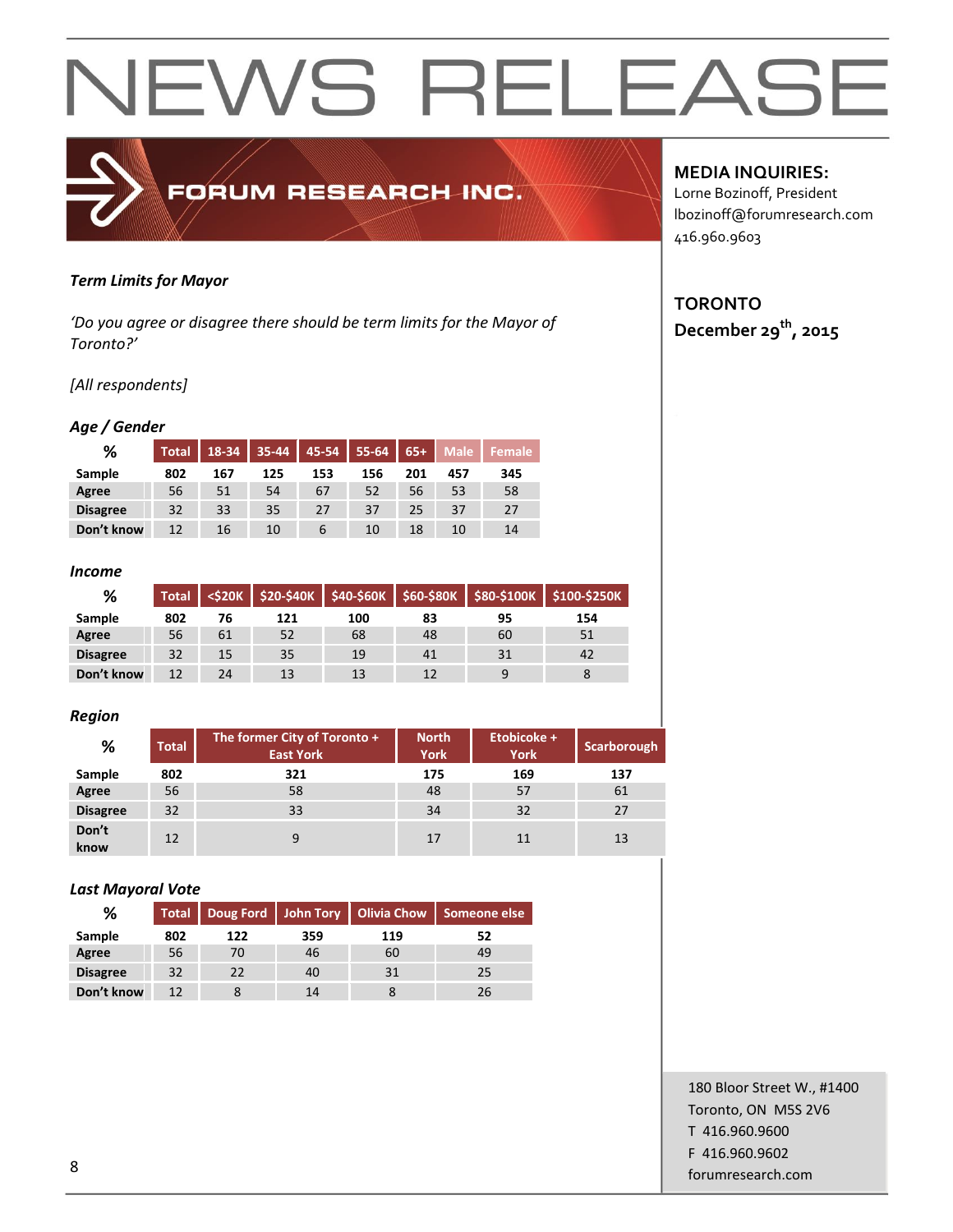#### *Term Limits for City Councillors*

*'Do you agree or disagree there should be term limits for city councillors?'*

FORUM RESEARCH INC.

#### *[All respondents]*

#### *Age / Gender*

| ℅               | <b>Total</b> | $18 - 34$ | $35 - 44$ | $45 - 54$ | 55-64 | $65+$ | <b>Male</b> | ' Female |
|-----------------|--------------|-----------|-----------|-----------|-------|-------|-------------|----------|
| Sample          | 802          | 167       | 125       | 153       | 156   | 201   | 457         | 345      |
| Agree           | 60           | 52        | 60        | 67        | 62    | 66    | 58          | 62       |
| <b>Disagree</b> | 30           | 34        | 31        | 27        | 30    | 27    | 35          | 26       |
| Don't know      | 10           | 14        | 10        |           |       |       |             |          |

#### *Income*

| %               | Total |    |     |     |    |    | <\$20K   \$20-\$40K   \$40-\$60K   \$60-\$80K   \$80-\$100K   \$100-\$250K |
|-----------------|-------|----|-----|-----|----|----|----------------------------------------------------------------------------|
| Sample          | 802   | 76 | 121 | 100 | 83 | 95 | 154                                                                        |
| Agree           | 60    | 62 | 57  | 64  | 55 | 65 | 58                                                                         |
| <b>Disagree</b> | 30    | 17 | 31  | 25  | 36 | 29 | 40                                                                         |
| Don't know      | 10    | 20 | 13  | 10  |    |    |                                                                            |

#### *Region*

| %               | <b>Total</b> | The former City of Toronto +<br><b>East York</b> | <b>North</b><br><b>York</b> | Etobicoke +<br><b>York</b> | Scarborough |
|-----------------|--------------|--------------------------------------------------|-----------------------------|----------------------------|-------------|
| Sample          | 802          | 321                                              | 175                         | 169                        | 137         |
| Agree           | 60           | 61                                               | 58                          | 59                         | 61          |
| <b>Disagree</b> | 30           | 32                                               | 31                          | 30                         | 28          |
| Don't<br>know   | 10           |                                                  | 11                          | 11                         | 11          |

#### *Last Mayoral Vote*

| %               | <b>Total</b> |     |     | Doug Ford   John Tory   Olivia Chow | Someone else |
|-----------------|--------------|-----|-----|-------------------------------------|--------------|
| Sample          | 802          | 122 | 359 | 119                                 | 52           |
| Agree           | 60           | 68  | 56  | 54                                  | 62           |
| <b>Disagree</b> | 30           | 26  | 34  | 38                                  | 24           |
| Don't know      | 10           |     | 10  |                                     | 14           |

#### **MEDIA INQUIRIES:**

Lorne Bozinoff, President lbozinoff@forumresearch.com 416.960.9603

#### **TORONTO December 29th, 2015**